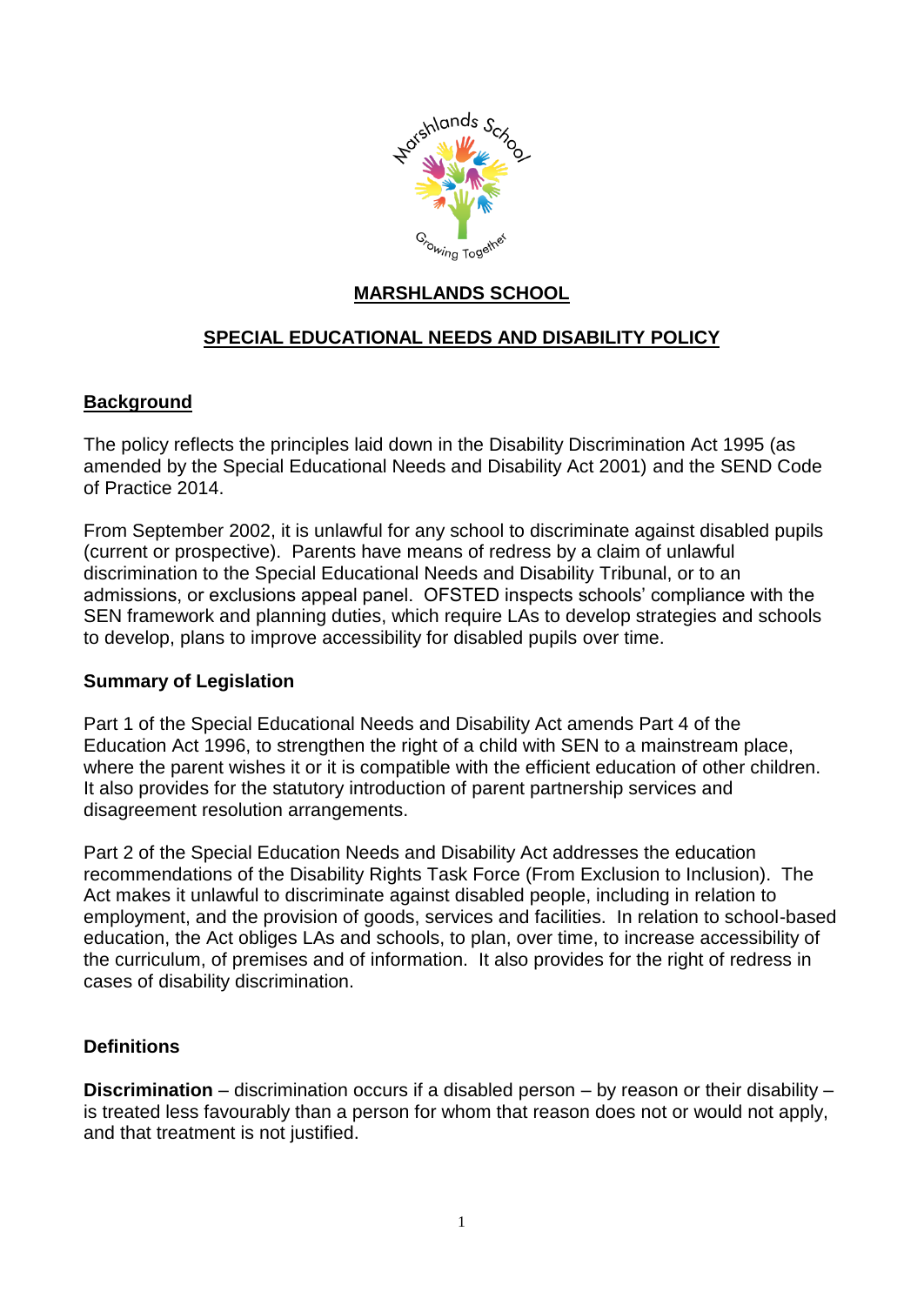**Disabled** – a person who has a physical or mental impairment, which has a substantial and long-term adverse effect on his ability to carry out normal day-to-day activities.

**Special Education Needs** – a person who has a learning difficulty, which calls for special educational provision to be made for them.

### **Rationale**

All pupils at Marshlands School, by definition, have Special Education Needs and a Disability. This policy is concerned with the work of the school as a whole. The aims of the policy are set in the context of supporting the overall aims and objectives of the school, within the financial resources available to the Governing Body.

These are:

### **Curriculum**

To provide an entitlement of access to a broad, balanced curriculum for all our pupils that takes account the National Curriculum, National Literacy and Numeracy Strategies, the Foundation Curriculum and Nationally Accredited courses.

Design a curriculum to develop our pupils' full potential and move them towards independence. Through working closely with parents, carers and outside agencies assist pupils' to become valued members of the community.

### **Premises**

To provide and maintain a well resourced school that ensures an attractive, safe and healthy environment for pupils, staff and visitors.

### **Staffing**

To ensure that the school is adequately staffed with personnel having access to relevant professional development and training, maintaining a balanced variety of expertise within the school.

### **Finances**

To ensure that developed finances are made available to enable the efficient and effective education of the pupils and to ensure good management of all school financial resources.

### **Management**

To maintain and develop effective management strategies which maximise the efficient running of the school, the development of the staff, curriculum and resources.

The Governing Body is committed to the implementation of the above aims. The Governing Body is responsible to the LA in relation to overseeing the budget and to parents via the annual report to parents.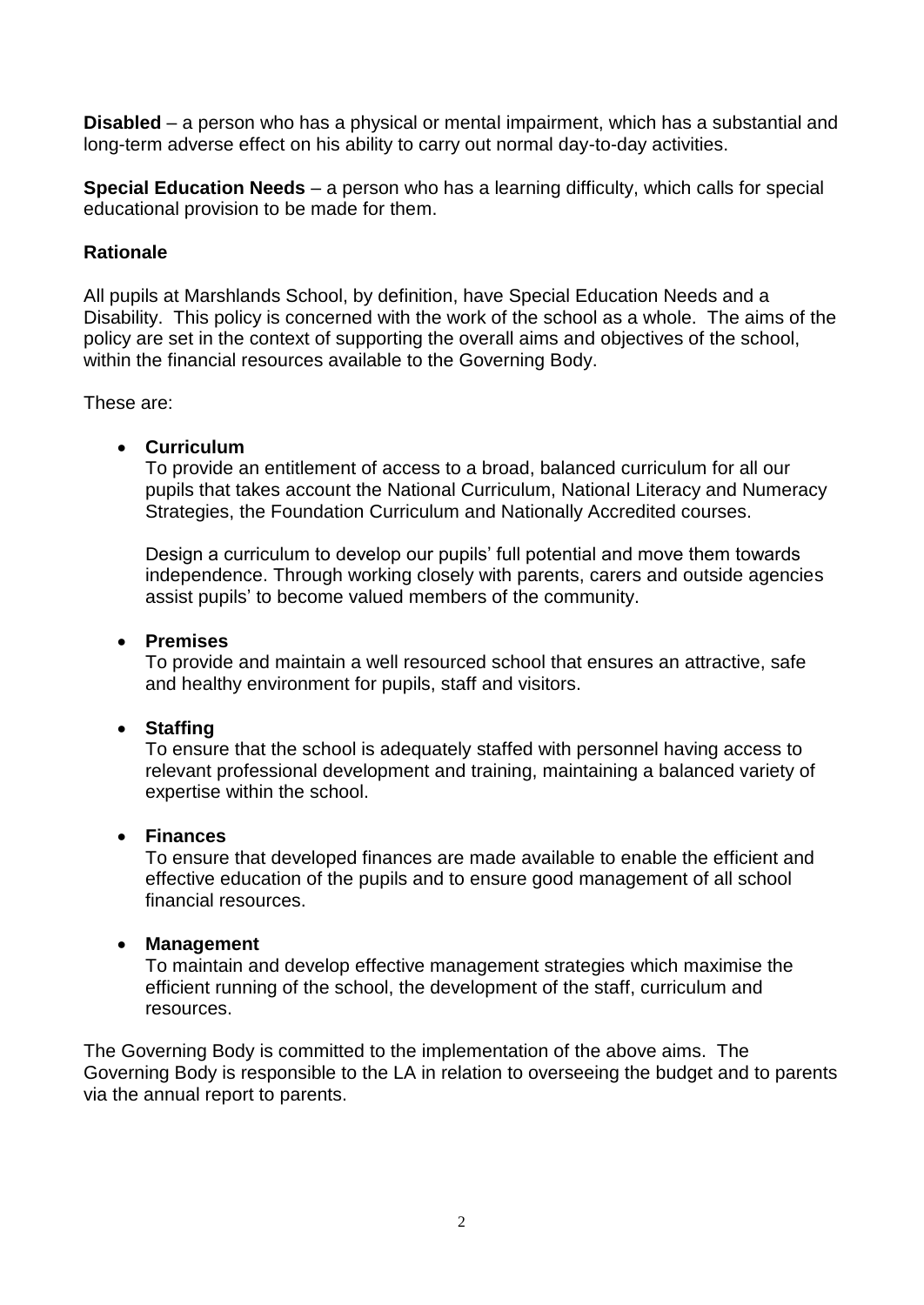# **Our Aims:**

# **Accessibility Strategy and Plan**

The Special Educational Needs and Disability Act 2001 require that every school has an 'accessibility plan' in place by April 2003. Schools are required to plan, over time, to

- Increase the extent to which disabled pupils can participate in the curriculum
- Improve the physical environment of the school
- Improve the accessibility of information that is provided in writing to non-disabled pupils.

As all the pupils at Marshlands School have SEN and are disabled, the School Development Plan is designed to address these issues. The School Development Plan is drawn up and reviewed by the Senior Management Team, Staff and Governors regularly. The plan takes account of external and internal factors impacting on the progress and achievement of all pupils in the school and is monitored and evaluated by the Headteacher, Governors, Senior Management Team, the School District Inspector and other LA officials. The areas of improvement covered by the School Development Plan are as follows:

- Fthos
- Leadership and Management
- Teaching and Learning

In our school we aim to offer excellence and choice to all our children, whatever their ability or needs. We have high expectations of all our children. We aim to achieve this through the removal of barriers to learning and participation. We want all our children to feel that they are a valued part of our school community. Through appropriate curricular provision, we respect the fact that children:

- have different educational and behavioural needs and aspirations;
- require different strategies for learning;
- acquire, assimilate and communicate information by different means and levels
- need a range of different teaching approaches and experiences

Teachers respond to children's needs by:

- providing support for children who need help with all aspects of learning and communication;
- planning to develop children's understanding through the use of all available senses and experiences;
- planning for children's full participation in learning, and in physical and practical activities;
- helping children to manage their behaviour and to take part in learning effectively and safely;
- helping individuals to manage their emotions, particularly trauma or stress, and to take part in all aspects of school life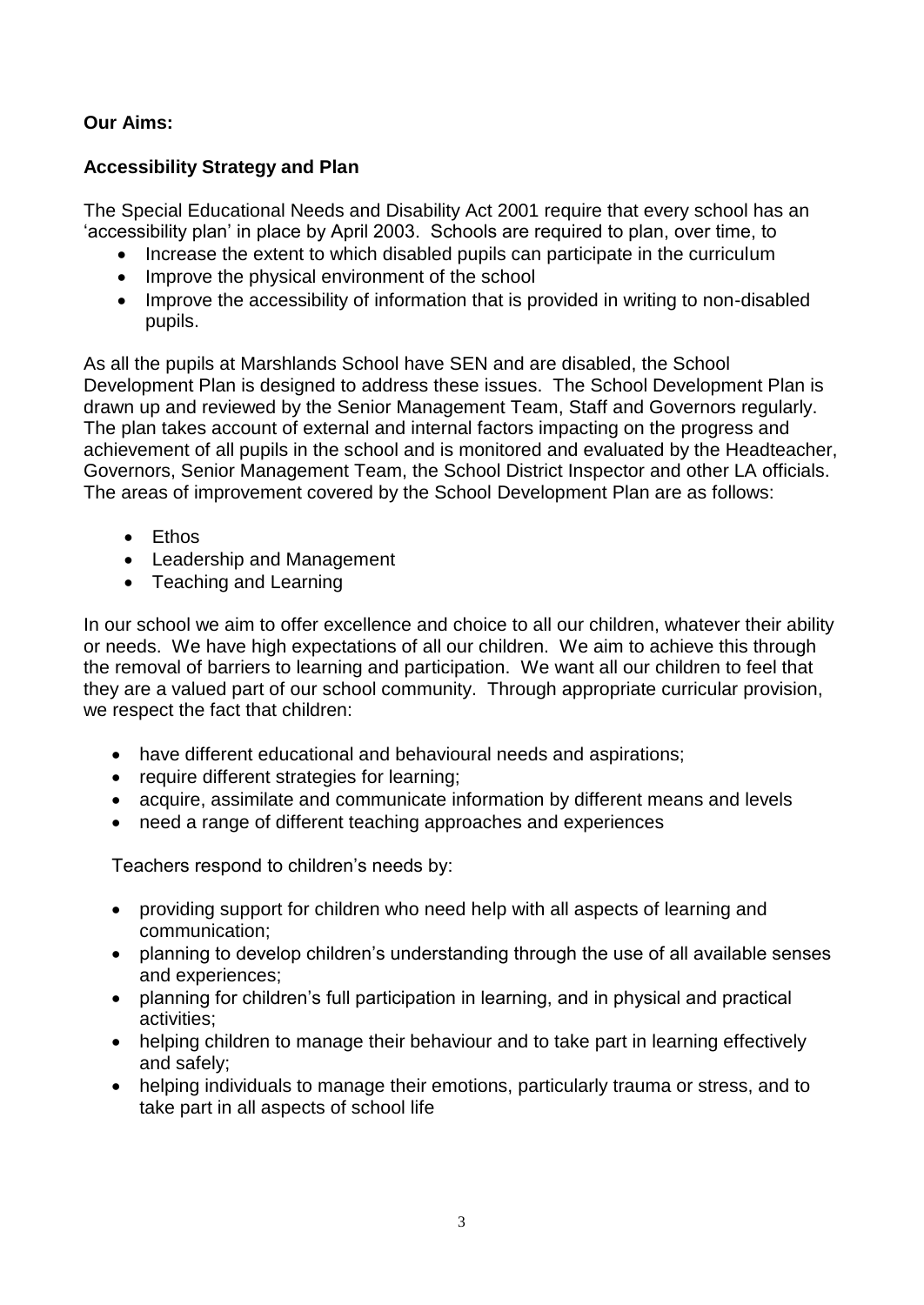# **Admissions**

The school caters for up to 85 pupils, from the age of  $2 - 11$  years, who either have a Statement of SEN or Education Health and Care Plan. All admissions are received by referral from a LA Case worker.

## **Facilities/Resources**

Pupils are grouped for teaching purposes according to their chronological key stage. There may occasionally be pupils from different key stages in the same class due to the need to maintain flexibility for meeting their complex communication or behavioural needs. Every class aims to provide an appropriate environment and differentiated curriculum, with sufficient resources and staff deployment to meet the individual needs of all pupils.

The facilities of the school include classrooms with vinyl/tiled and carpeted surfaces, access to appropriate facilities for personal hygiene and access for wheelchair users. There are appropriate PE resources, and outside safe play areas with a variety of play equipment. Pupils gain access to a range of sensory and therapy areas and ICT through laptops and iPads. There is a library, a hall for assemblies and dramatic productions, a room for medicals and first aid. We have a nurse on the premises for at least two days per week and a health care assistant on other days to cover medical needs. We also have a number of Paediatric First Aid trained members of staff.

All teaching areas of the school can be physically accessed by those who use wheelchairs or have limited mobility. However, if any physical difficulties are highlighted we will endeavour to make appropriate improvements. There are no steps into the building, there are stairs to the 1<sup>st</sup> floor in the Tillington Building but school also has a lift for this purpose. There are personal hygiene areas, accessible to wheelchair users.

The appropriate allocation of resources is essential to deliver the curriculum in a way, which is accessible to all pupils, despite their education/physical/sensory needs. Subject co-ordinators manage the resources for their subject across the school, ensuring that there are resources available to deliver every area of their subject and to enable all pupils to access the curriculum. Additional funds are made available to meet any individual needs, which have not been met through this mechanism.

## **Curriculum**

All pupils have an Individual Education Plan indicating the precise targets to be worked towards over the coming year, in accordance with the objectives set on their statement of special needs or Education Health and Care Plan. This is evaluated and updated termly, and is set and agreed with parents and other professionals at the annual review meeting, in accordance with the 1993 Education Act/other recommended legislation and guidelines. These targets are worked on in the context of all National Curriculum subjects, PSHE and vocational activities.

An individualised approach to pupil development is implemented which ensures that all teaching is appropriately differentiated and that pupils are achieving standards, which reflect their potential. Equal opportunities practice within the school aims to avoid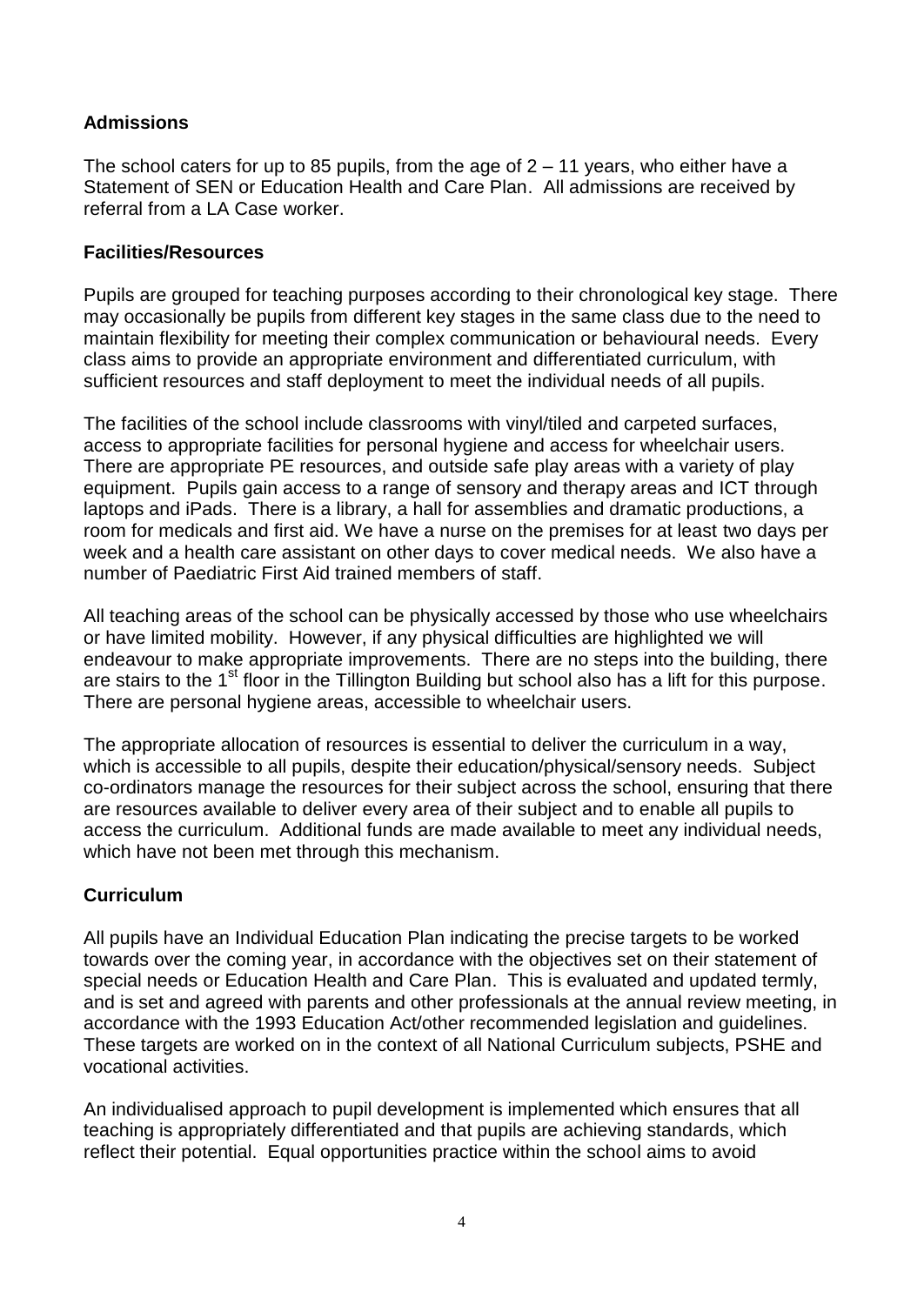discrimination against any pupil or parent on the grounds of gender, race, religion, ability or disability and to promote positive attitudes.

All pupils, regardless of the level of disability, have a right of access to all facilities and resources within the school. Activities are planned so that they are relevant to all pupils within the group, and are differentiated as appropriate or other opportunities given to meet the particular needs of individual pupils whatever their disability.

## **Staffing**

The Governors and Headteacher ensure that the school is staffed sufficiently and effectively. There is an ongoing professional development programme, which ensures that all staff will receive relevant and appropriate training. It is the Governors' aim to maintain a balanced variety of expertise within the school.

Teachers from the service for hearing and visually impaired pupils offer advice and regular monitoring of pupils and the Educational Psychologist supports staff on request. The Speech and Language Therapy service provide an assessment, monitoring and advisory role in relation to pupils' communication development, and any specific difficulties that arise. They also support teaching of communication throughout the school e.g. PECS.

Physiotherapists work within the school to offer advice on physiotherapy programmes and to monitor the on-going appropriateness of aids used by pupils. We have good and regular contact with social services when appropriate.

### **Inclusion and Community Links**

Inclusion opportunities are set up for pupils as appropriate. Pupils access community facilities to support curriculum delivery. This may be on a weekly or termly basis, or as required. All community visits are carefully planned to ensure that curriculum objectives are being met for each pupil.

### **Parents as Partners**

Marshlands School recognises the need to view the 'whole' child therefore we need the involvement, opinion and knowledge of parents. We aim to create a partnership between parents and the school. Parents are encouraged to take an active interest in their child's education. Parents are also involved in discussions about short-term targets for their child and the school holds regular parents meetings. The school aims to meet these needs.

An annual review meeting is held for each pupil with parents or carers, who consider the progress the pupil has made in relation to agreed objectives, and appropriate targets are set for the coming year.

The specific targets then inform the pupils Individual Education Plan. These are evaluated regularly and fresh targets established where a pupil has made progress. Parents' views are sought in writing prior to the meeting and verbally during the meeting. Input from other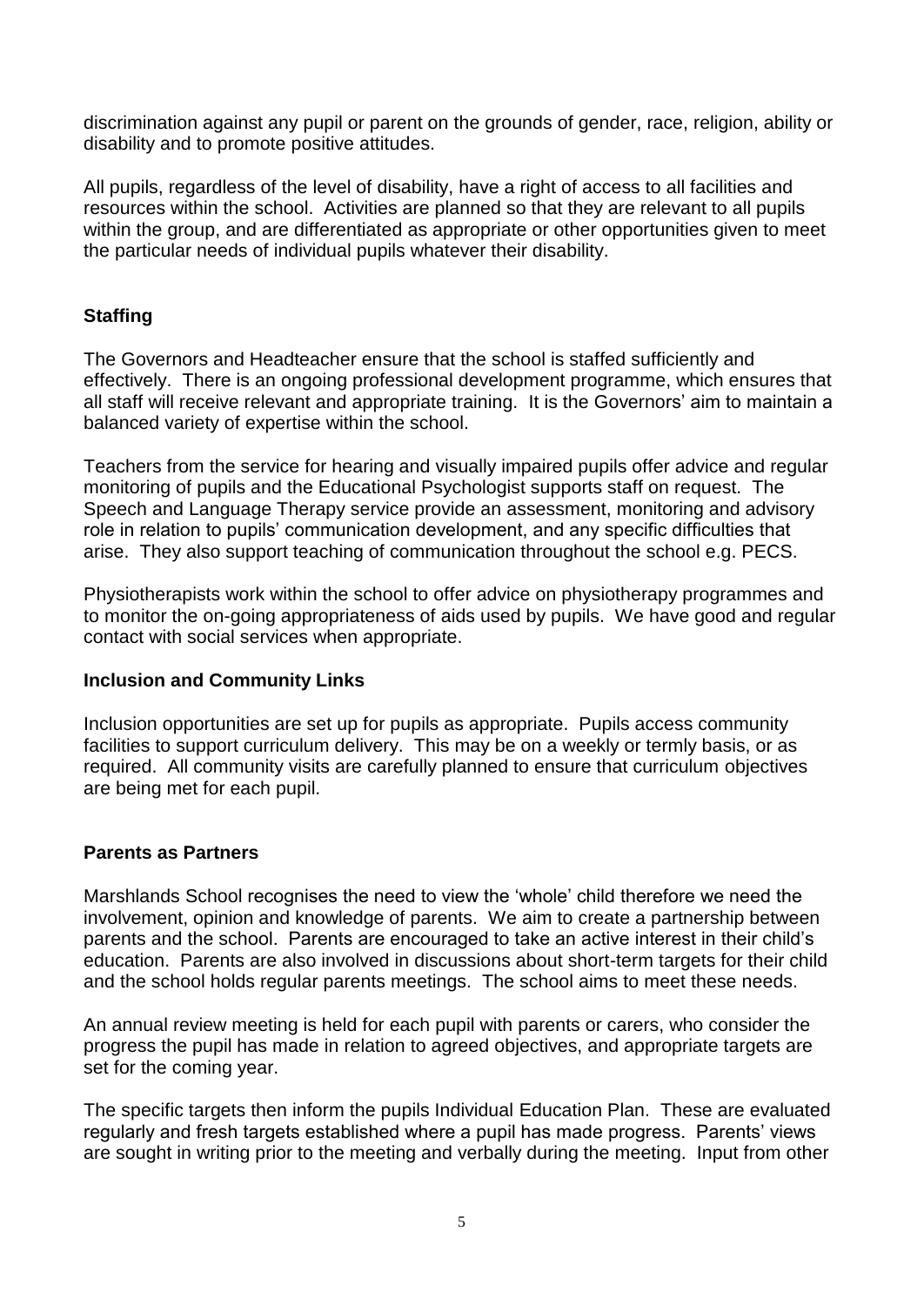professionals involved with the pupil is sought and sometimes received, either in writing or verbally at the meeting or both.

Regular liaison with parents occurs through the class dojo, home-school diary and letters and is supplemented by phone calls where necessary. Additionally, parents are encouraged to visit the school to discuss concerns with appropriate staff or the Headteacher. We have other activities to support the work of the school generally and to involve parents, e.g. workshops led by parent2parent and school staff or outside agencies.

If parents feel that their child has been discriminated against, they are encouraged to discuss their concerns with the Headteacher in the first instance. If they continue to be concerned, they are encouraged to contact the Governing Body of the school. If discussions with the Governing Body are not satisfactory, they should discuss their concerns with the LA.

Failing all of these lines of complaint, under the Special Educational Needs and Disabilities Act, they can take a case to the SEN and Disability tribunal or, in certain cases, to a local Admissions Appeal Panel or Independent Appeal Panel. Parents and school can use the conciliation service provided by the Disability Rights Commission if both parties agree on conciliation.

### **Monitoring and Evaluation**

The School Development Plan is the underpinning document driving all developments in relation to SEN and Disability at Marshlands. This is regularly reviewed. New targets and actions are then agreed with staff to inform school improvement for the following year. Teachers also follow their own subject's Action Plan targets.

All teachers follow the Performance Management procedures, which entail setting personal targets, monitoring progress and providing resources and training to achieve those targets. This takes place over a 12-month cycle.

Base teams evaluate their work on an on-going basis through regular Base meetings.

Pupils' learning and teachers' delivery are evaluated through:

- Lesson observations by Headteacher, Team Leaders, and Subject Co-ordinators.
- Monitoring of IEPs by Senior staff and/or core subject co-ordinators
- The Headteacher reports on all Curriculum developments to the Governors Curriculum Committee.
- Each Governor to oversee a subject area

Accredited courses are subject to inter-school moderation annually with external verification.

In all cases, the information gathered is acted upon where necessary, to contribute to continuous and effective school improvement, with the ultimate aim of enhancing the education of the pupils to the greatest possible level.